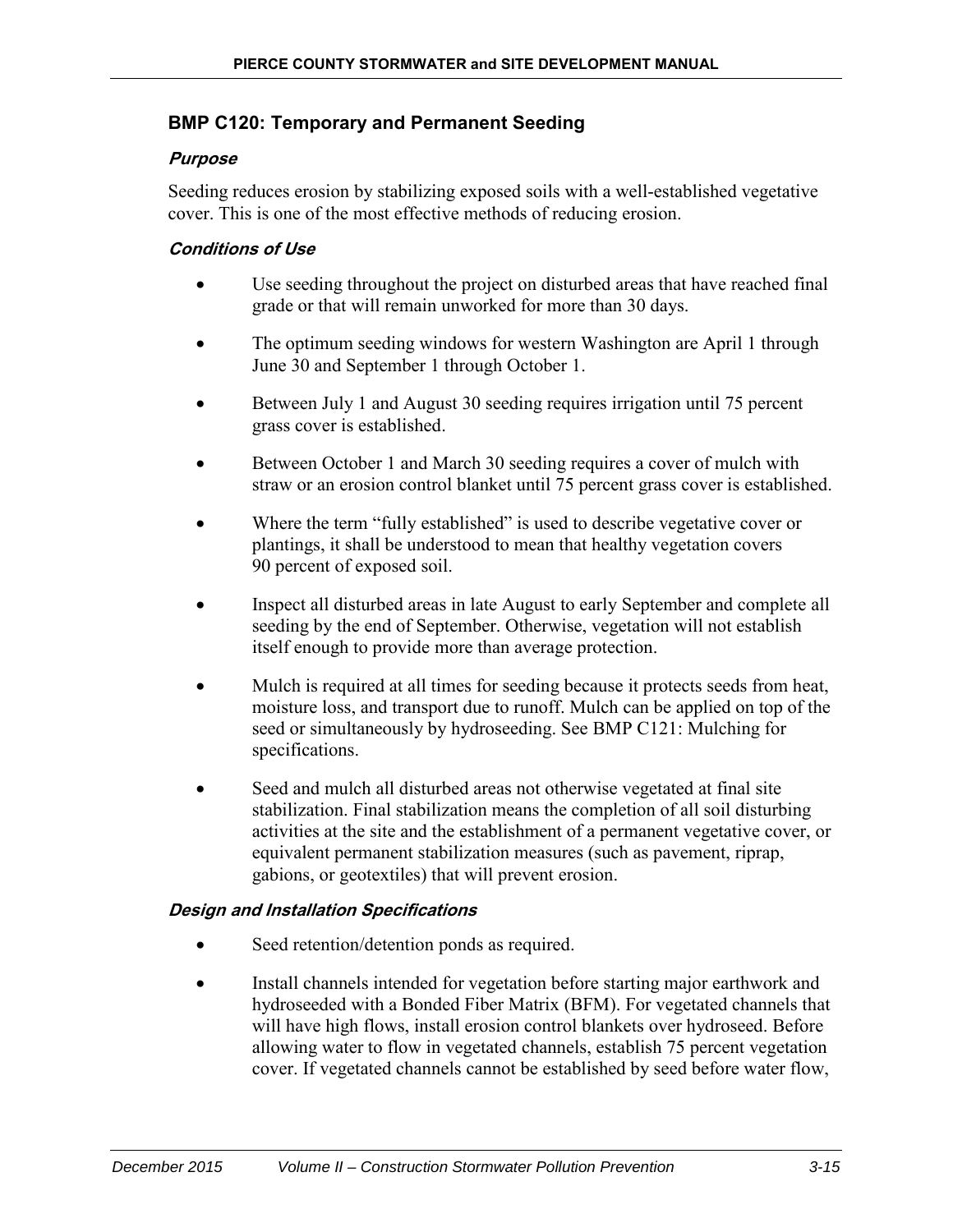install sod in the channel bottom – over hydromulch and erosion control blankets.

- Confirm the installation of all required surface water control measures to prevent seed from washing away.
- The seedbed should be firm and rough. All soil should be roughened no matter what the slope. If compaction is required for engineering purposes, slopes must be track walked before seeding. Backblading or smoothing of slopes greater than 4:1 is not allowed if they are to be seeded.
- New and more effective restoration-based landscape practices rely on deeper incorporation than that provided by a simple single-pass rototilling treatment. Wherever practical the subgrade should be initially ripped to improve longterm permeability, infiltration, and water inflow qualities. At a minimum, permanent areas shall use soil amendments to achieve organic matter and permeability performance defined in engineered soil/landscape systems. For systems that are deeper than 8 inches the rototilling process should be done in multiple lifts, or the prepared soil system shall be prepared properly and then placed to achieve the specified depth.
- Organic matter is the most appropriate form of "fertilizer" because it provides nutrients (including nitrogen, phosphorus, and potassium) in the least watersoluble form. A natural system typically releases 2 to 10 percent of its nutrients annually. Chemical fertilizers have since been formulated to simulate what organic matter does naturally.
- In general, 10-4-6 N-P-K (nitrogen-phosphorus-potassium) fertilizer can be used at a rate of 90 pounds per acre. Slow-release fertilizers should always be used because they are more efficient and have fewer environmental impacts. It is recommended that areas being seeded for final landscaping conduct soil tests to determine the exact type and quantity of fertilizer needed. This will prevent the over-application of fertilizer. Fertilizer should not be added to the hydromulch machine and agitated more than 20 minutes before it is to be used. If agitated too much, the slow-release coating is destroyed.
- There are numerous products available on the market that takes the place of chemical fertilizers. These include several with seaweed extracts that are beneficial to soil microbes and organisms. If 100 percent cottonseed meal is used as the mulch in hydroseed, chemical fertilizer may not be necessary. Cottonseed meal is a good source of long-term, slow-release, available nitrogen.
- Hydroseed applications shall include a minimum of 1,500 pounds per acre of mulch with 3 percent tackifier. See [BMP C121: Mulching](#page-437-0) for specifications.
- On steep slopes, BFM or Mechanically Bonded Fiber Matrix (MBFM) products should be used. BFM/MBFM products are applied at a minimum rate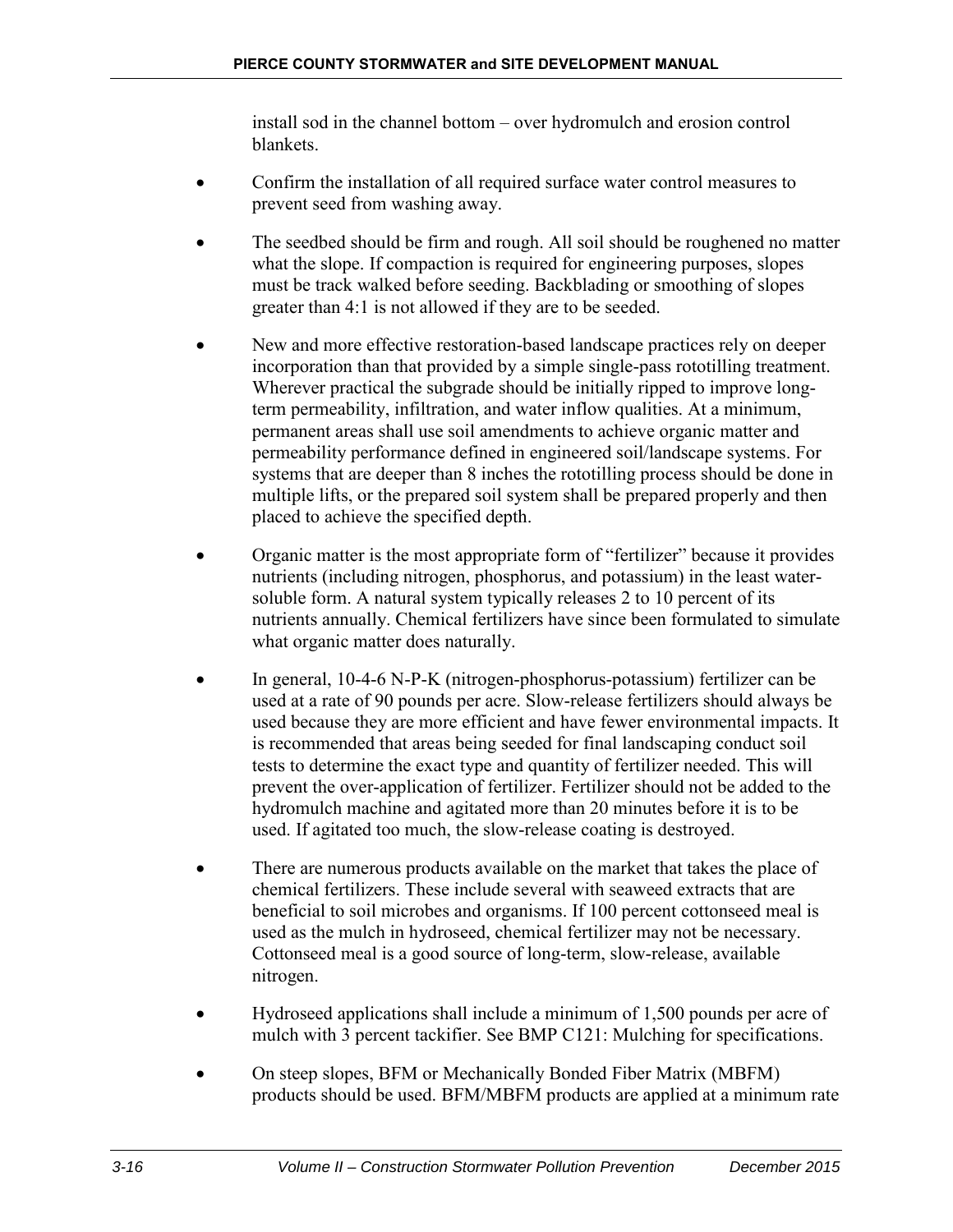of 3,000 pounds per acre of mulch with approximately 10 percent tackifier. Application is made so that a minimum of 95 percent soil coverage is achieved. Numerous products are available commercially and should be installed per manufacturer's instructions. Most products require 24 to 36 hours to cure before a rainfall and cannot be installed on wet or saturated soils. Generally, these products come in 40 to 50 pound bags and include all necessary ingredients except for seed and fertilizer.

- BFMs and MBFMs have some advantages over blankets:
	- o No surface preparation required
	- o Can be installed via helicopter in remote areas
	- o On slopes steeper than 2.5:1, blanket installers may need to be roped and harnessed for safety
	- o They are at least \$1,000 per acre cheaper installed.
- In most cases, the shear strength of blankets is not a factor when used on slopes, only when used in channels. BFMs and MBFMs are good alternatives to blankets in most situations where vegetation establishment is the goal.
- Areas that will have seeding only and not landscaping may need compost or meal-based mulch included in the hydroseed in order to establish vegetation. Re-install native topsoil on the disturbed soil surface before application. See also soil preservation and amendment in Volume III, Section 3.1.
- When installing seed via hydroseeding operations, only about one-third of the seed actually ends up in contact with the soil surface. This reduces the ability to establish a good stand of grass quickly. To overcome this, consider increasing seed quantities by up to 50 percent.
- Enhance vegetation establishment by dividing the hydromulch operation into two phases:
	- 1. Phase 1 Install all seed and fertilizer with 25 to 30 percent mulch and tackifier onto soil in the first lift.
	- 2. Phase 2 Install the rest of the mulch and tackifier over the first lift.

Or, enhance vegetation by:

- 1. Installing the mulch, seed, fertilizer, and tackifier in one lift.
- 2. Spread or blow straw over the top of the hydromulch at a rate of 800 to 1,000 pounds per acre.
- 3. Hold straw in place with a standard tackifier.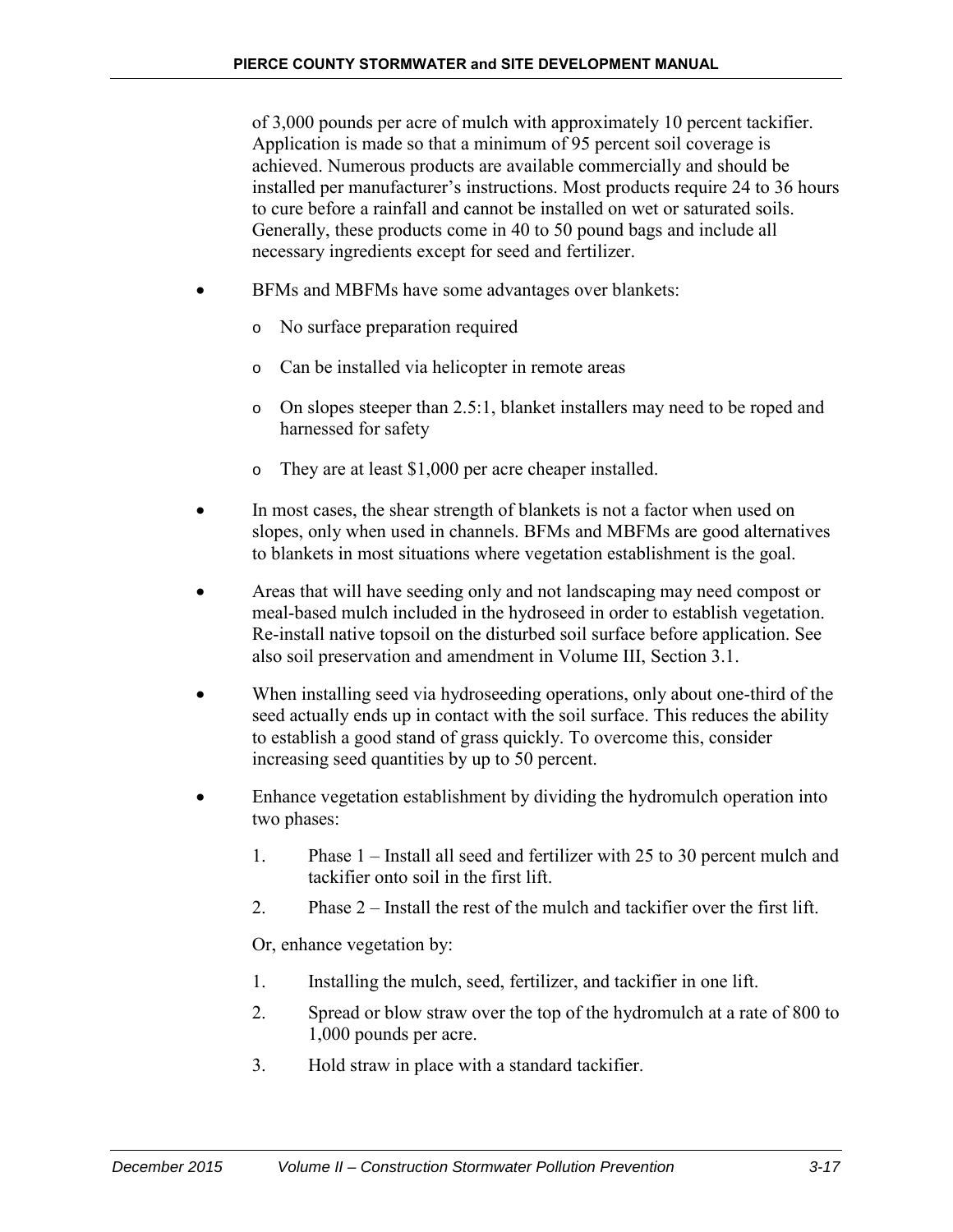Both of these approaches will increase cost moderately but will greatly improve and enhance vegetative establishment. The increased cost may be offset by the reduced need for:

- o Irrigation
- o Reapplication of mulch
- o Repair of failed slope surfaces.

This technique works with standard hydromulch (1,500 pounds per acre minimum) and BFM or Mechanically Bonded Fiber Matrix (MBFM) (3,000 pounds per acre minimum).

- Seed may be installed by hand if:
	- o Temporary and covered by straw, mulch, or topsoil
	- o Permanent in small areas (usually less than 1 acre) and covered with mulch, topsoil, or erosion blankets.
- The seed mixes listed in the tables below include recommended mixes for both temporary and permanent seeding.
- Apply these mixes, with the exception of the wetland mix, at a rate of 120 pounds per acre. This rate can be reduced if soil amendments or slowrelease fertilizers are used.
- Consult the local suppliers or the local conservation district for their recommendations because the appropriate mix depends on a variety of factors, including location, exposure, soil type, slope, and expected foot traffic. Alternative seed mixes approved by the county may be used.
- Other mixes may be appropriate, depending on the soil type and hydrology of the area.
- Table 3.2 represents the standard mix for areas requiring a temporary vegetative cover.

|                                                                             | % Weight | % Purity | % Germination |
|-----------------------------------------------------------------------------|----------|----------|---------------|
| Chewings or annual blue grass (Festuca<br>rubra var. commutata or Poa anna) | 40       | 98       | 90            |
| Perennial rye (Lolium perenne)                                              | 50       | 98       | 90            |
| Redtop or colonial bentgrass (Agrostis alba<br>or Agrostis tenuis)          | 5        | 92       | 85            |
| White dutch clover (Trifolium repens)                                       |          | 98       | 90            |

**Table 3.2. Temporary Erosion Control Seed Mix.**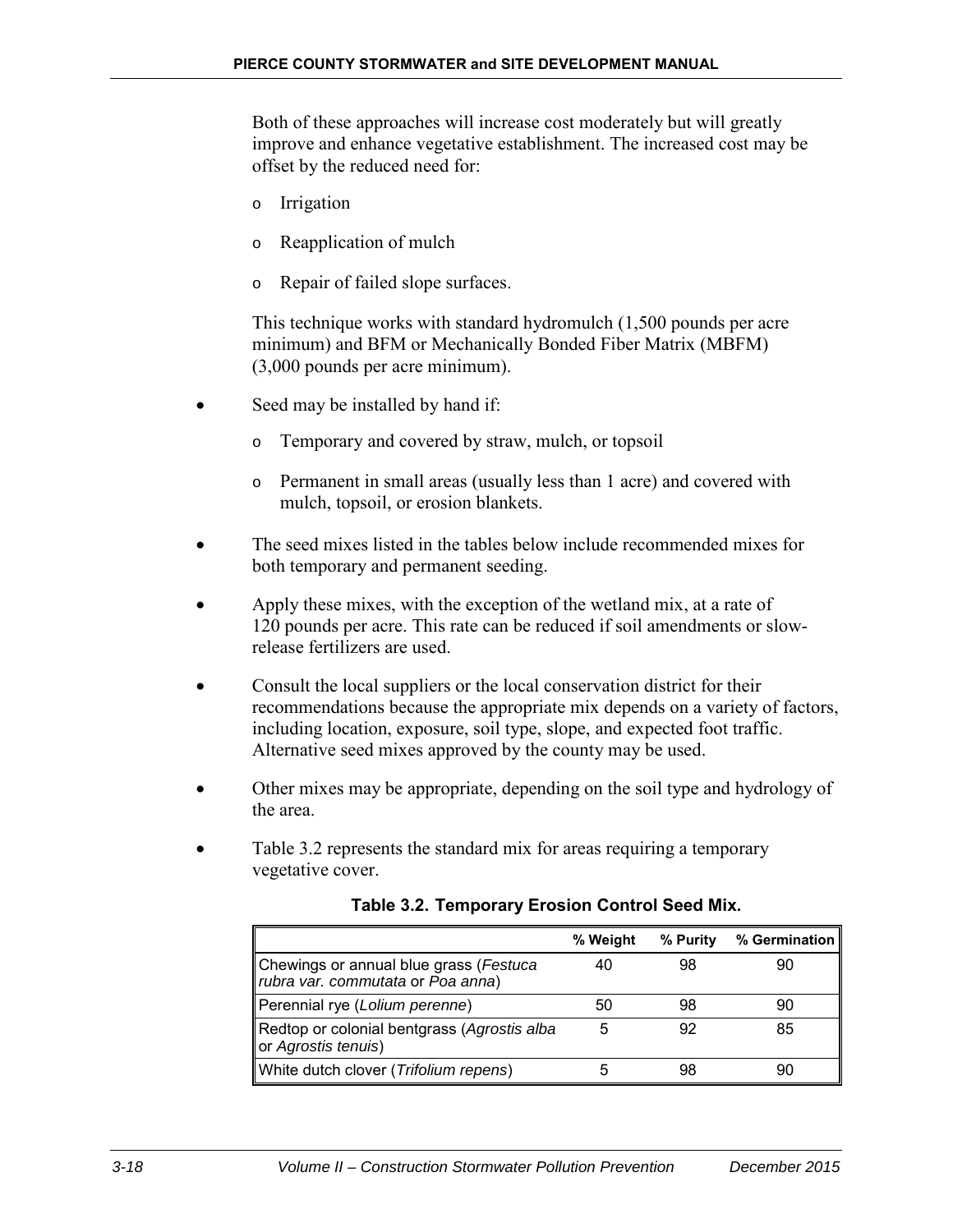• Table 3.3 lists a recommended mix for landscaping seed.

|                                                                                  | %<br>Weight |    | %<br>% Purity Germination |
|----------------------------------------------------------------------------------|-------------|----|---------------------------|
| Perennial rye blend (Lolium perenne)                                             | 70          | 98 | 90                        |
| Chewings and red fescue blend (Festuca rubra<br>var. commutata or Festuca rubra) | 30          | 98 | 90                        |

### **Table 3.3. Landscaping Seed Mix.**

• Table 3.4 lists a turf seed mix in dry situations where there is no need for watering. This mix requires very little maintenance.

|                                                                     | %      |          | %                  |
|---------------------------------------------------------------------|--------|----------|--------------------|
|                                                                     | Weight | % Purity | <b>Germination</b> |
| Dwarf tall fescue (several varieties) (Festuca<br>arundinacea var.) | 45     | 98       | 90                 |
| Dwarf perennial rye (Barclay) (Lolium perenne<br>var. Barclay)      | 30     | 98       | 90                 |
| Red fescue (Festuca rubra)                                          | 20     | 98       | 90                 |
| Colonial bentgrass (Agrostis tenuis)                                | 5      | 98       | 90                 |

#### **Table 3.4. Low-Growing Turf Seed Mix.**

Table 3.5 lists a mix for bioswales and other intermittently wet areas.

|                                                                               | %<br>Weight | %<br>Purity | %<br><b>Germination</b> |
|-------------------------------------------------------------------------------|-------------|-------------|-------------------------|
| Tall or meadow fescue (Festuca arundinacea or<br>$\parallel$ Festuca elatior) | 75 to<br>80 | 98          | 90                      |
| Seaside/Creeping bentgrass (Agrostis palustris)                               | 10 to<br>15 | 92          | 85                      |
| Redtop bentgrass (Agrostis alba or Agrostis<br>gigantea)                      | 5 to 10     | 90          | 80                      |

#### **Table 3.5. Bioswale Seed Mix.a**

<sup>a</sup>*Modified Briargreen, Inc. Hydroseeding Guide Wetlands Seed Mix*

• Table 3.6 lists a low-growing, relatively non-invasive seed mix appropriate for very wet areas that are not regulated wetlands. Apply this mixture at a rate of 60 pounds per acre. Consult Hydraulic Permit Authority (HPA) for seed mixes if applicable.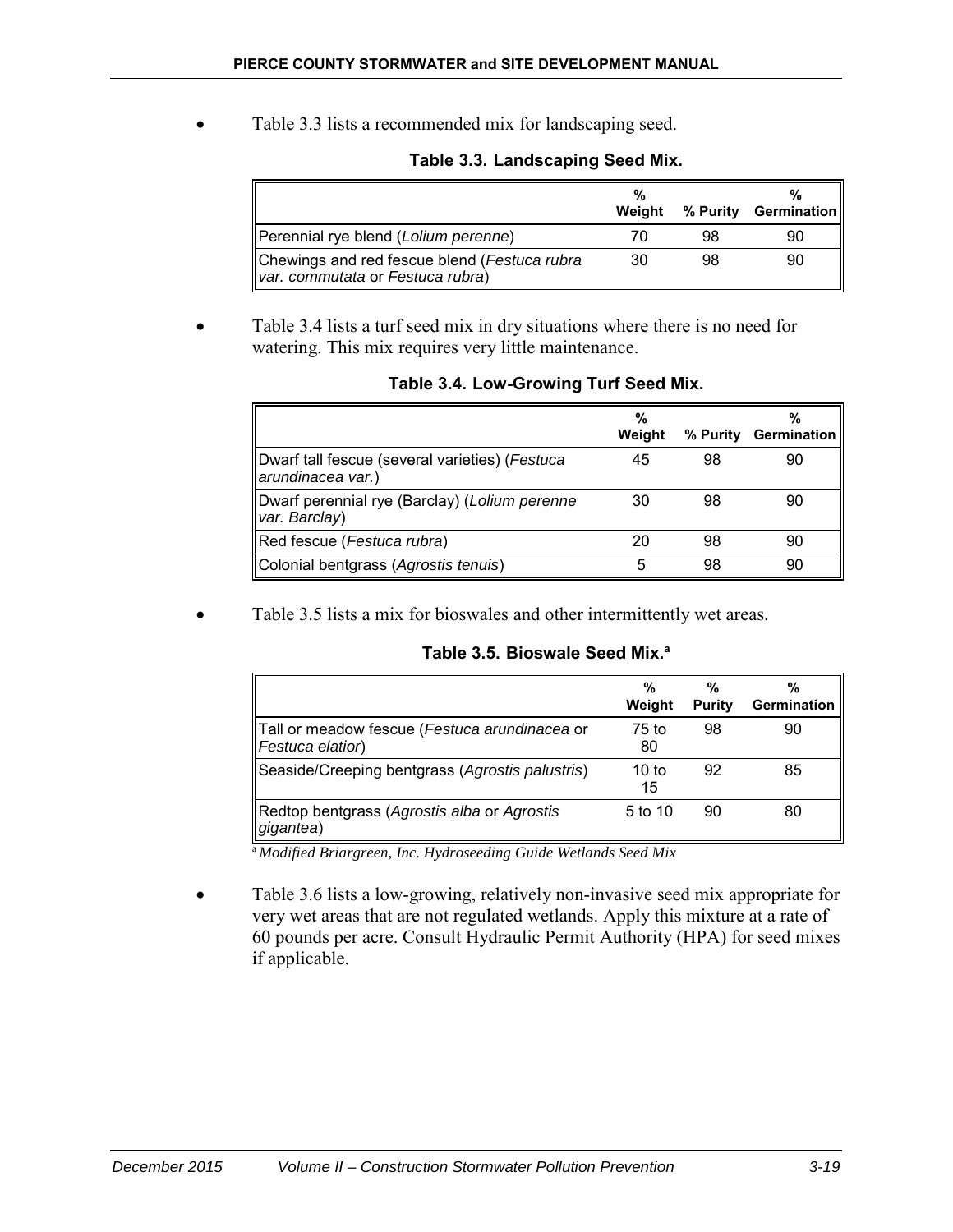|                                                                               | %<br>Weight | %<br>Purity | %<br><b>Germination</b> |
|-------------------------------------------------------------------------------|-------------|-------------|-------------------------|
| Tall or meadow fescue (Festuca arundinacea or<br>$\parallel$ Festuca elatior) | 60 to 70    | 98          | 90                      |
| Seaside/Creeping bentgrass (Agrostis palustris)                               | 10 to 15    | 98          | 85                      |
| Meadow foxtail (Alepocurus pratensis)                                         | 10 to 15    | 90          | 80                      |
| Alsike clover (Trifolium hybridum)                                            | 1 to 6      | 98          | 90                      |
| Redtop bentgrass (Agrostis alba)                                              | 1 to 6      | 92          | 85                      |

**Table 3.6. Wet Area Seed Mix.a**

<sup>a</sup>*Modified Briargreen, Inc. Hydroseeding Guide Wetlands Seed Mix*

• Table 3.7 lists a recommended meadow seed mix for infrequently maintained areas or non-maintained areas where colonization by native plants is desirable. Likely applications include rural road and utility right-of-way. Seeding should take place in September or very early October in order to obtain adequate establishment prior to the winter months. Consider the appropriateness of clover, a fairly invasive species, in the mix. Amending the soil can reduce the need for clover.

|                                                                       | %<br>Weight | <b>Purity</b> | %<br>Germination |
|-----------------------------------------------------------------------|-------------|---------------|------------------|
| Redtop or Oregon bentgrass (Agrostis alba or<br>Agrostis oregonensis) | 20          | 92            | 85               |
| Red fescue (Festuca rubra)                                            | 70          | 98            | 90               |
| White dutch clover (Trifolium repens)                                 | 10          |               | 90               |

**Table 3.7. Meadow Seed Mix.**

## **Maintenance Standards**

- Reseed any seeded areas that fail to establish at least 80 percent cover (100 percent cover for areas that receive sheet or concentrated flows). If reseeding is ineffective, an alternate method, such as sodding, mulching, or nets/blankets, shall be used. If winter weather prevents adequate grass growth, this time limit may be relaxed at the discretion of the county when sensitive areas would otherwise be protected.
- Reseed and protect by mulch any areas that experience erosion after achieving adequate cover. Reseed and protect by mulch any eroded area.
- Supply seeded areas with adequate moisture, but do not water to the extent that it causes runoff.

# **Approved as Equivalent**

Ecology has approved specific products as able to meet the requirements of BMP C120. The products did not pass through the Technology Assessment Protocol – Ecology